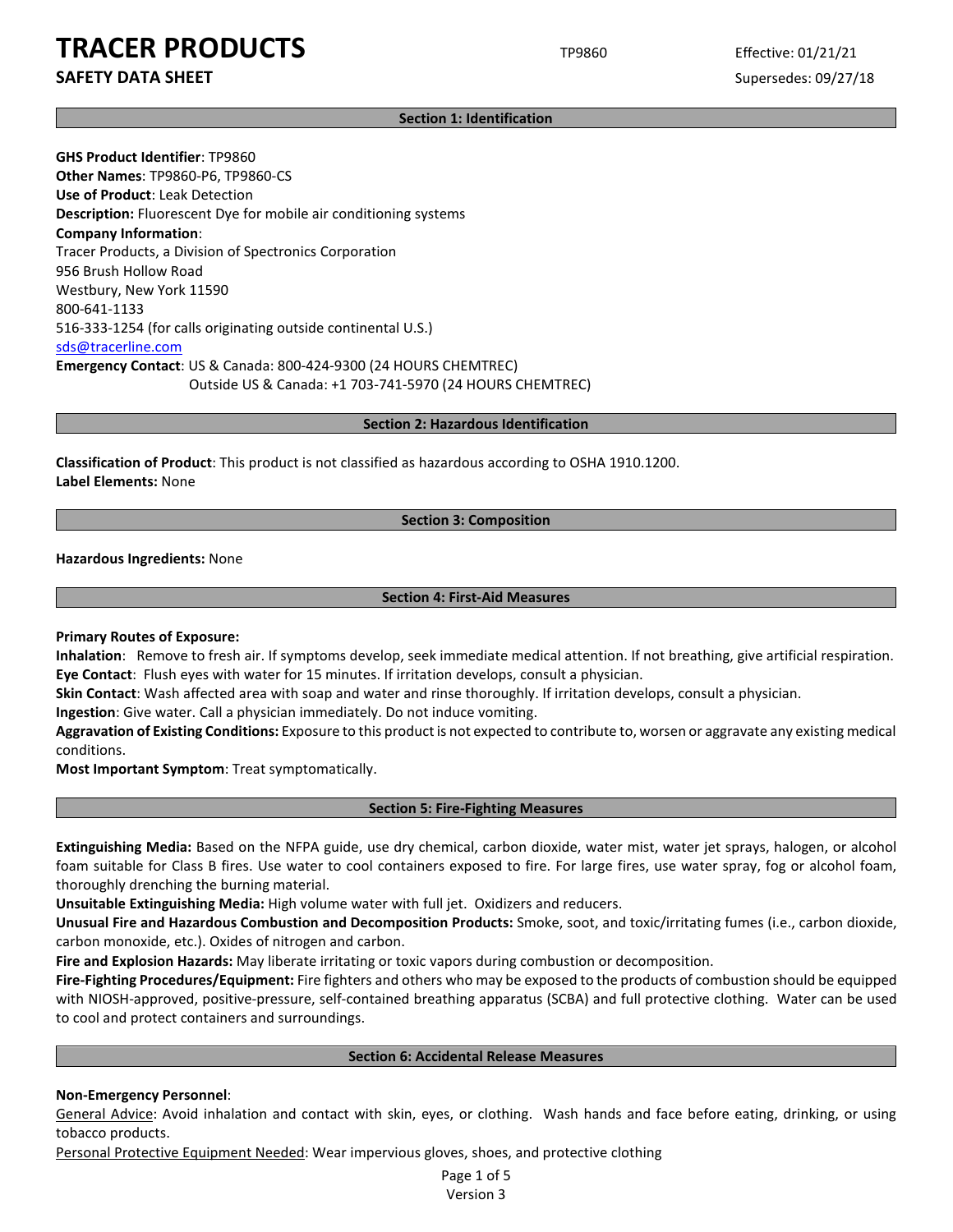### **Emergency Personnel**:

Suitable Protective Gear: Wear impervious gloves, shoes and protective clothing.

Unsuitable Protective Gear: Not Applicable

**Environmental Precautions**: Prevent any contamination of local soils and water supply. Prevent ground water infiltration or any ground penetration. Avoid the spreading or entering into watercourses by using sand, soil, or other types of barriers. If contamination into water course or sewage system, alert appropriate authorities.

### **Containment/Clean-up Methods**:

Containment & Recovery of Product: Contain with absorbent material, such as clay, soil, universal binding medium, or any commercially available absorbent. Shovel reclaimed dye and absorbent into a recovery or salvage drums for disposal. For larger spills, transfer to a salvage tank for recovery or safe disposal. Any residues should be treated like a small spill. This is not a RCRA hazardous waste per Title 40 CFR 261. Stop material from contaminating soil, or from entering sewers or bodies of water. For larger spills, transfer to a salvage tank for safe recovery/disposal. Residues are treated as small spills.

Disposal**:** Either incinerate or land fill in accordance with applicable local, state and federal regulations.

### **Section 7: Handling and Storage**

**Handling Precautions:** Use product only in well ventilated areas. Avoid breathing in mists or vapors from a heated product. Avoid formation of mists. Avoid heating product near flash point. Avoid prolonged or repeated contact with skin. Handle in ambient temperature.

**Storage Conditions:** Store in a cool, dry, well-ventilated area away from heat, ignition sources, and direct sunlight. Always keep containers tightly closed. Store away from oxidizing and reducing agents.

**Personal Hygiene:** Wash hands before breaks and at the end of the work day. Do not carry cleaning clothes used to absorb product in clothing. General hygiene measures for chemicals apply.

**Empty Container Precautions:** Do not reuse empty container for any purpose.

### **Section 8: Exposure Controls/Personal Protection**

**Occupational Exposure Limits**: No exposure limits have been established for this product.

**Biological Exposure Limits**: No data available

**Engineering Controls/Ventilation**: Maintain airborne concentrations below the established exposure limits by providing adequate ventilation. General (dilution) ventilation should be acceptable. Additional local exhaust ventilation is recommended where dusts, mists or vapors may be released.

### **Personal Protective Equipment**:

Respiratory Protection: Avoid breathing vapor and/or mist. If occupational exposure limits are exceeded wear NIOSH/OSHA approved equipment. Use a respiratory protection fitted with a combination filter A-P3 for short term use. High airborne concentrations may necessitate the use of self-contained breathing apparatus (SCBA) or a supplied air respirator. Respiratory protection programs must be in compliance with 29 CFR 1910.134.

Skin Protection: Wear protective clothing and appropriate impervious gloves.

Eye Protection: Wear safety goggles with peripheral coverage approved to EU Standard EN 166, AS/NZS 1337. An eye wash facility should be readily available.

Hand Protection: When in contact with material, be sure to use proper gloves approved to standards (Europe: EN 374, U.S.: F739, & AS/NZS: 2161). Gloves made from neoprene, nitrile or butyl rubber may provide suitable chemical protection.

Hygiene Measures: Wash thoroughly after handling, especially before eating, drinking, smoking, or using restroom facilities.

### **Section 9: Physical and Chemical Properties**

**Physical State**: Liquid **Appearance**: Amber **Odor**: Mild **Odor Threshold**: No data available **pH**: No data available **Melting/ Freezing Point**: No data available **Boiling Point**/**Boiling Range**: Decompose >392° F (200° C) **Flash Point**: 380° F (154.4° C) **Evaporative Rate**: No data available **Solid/Gas Flammability**: No data available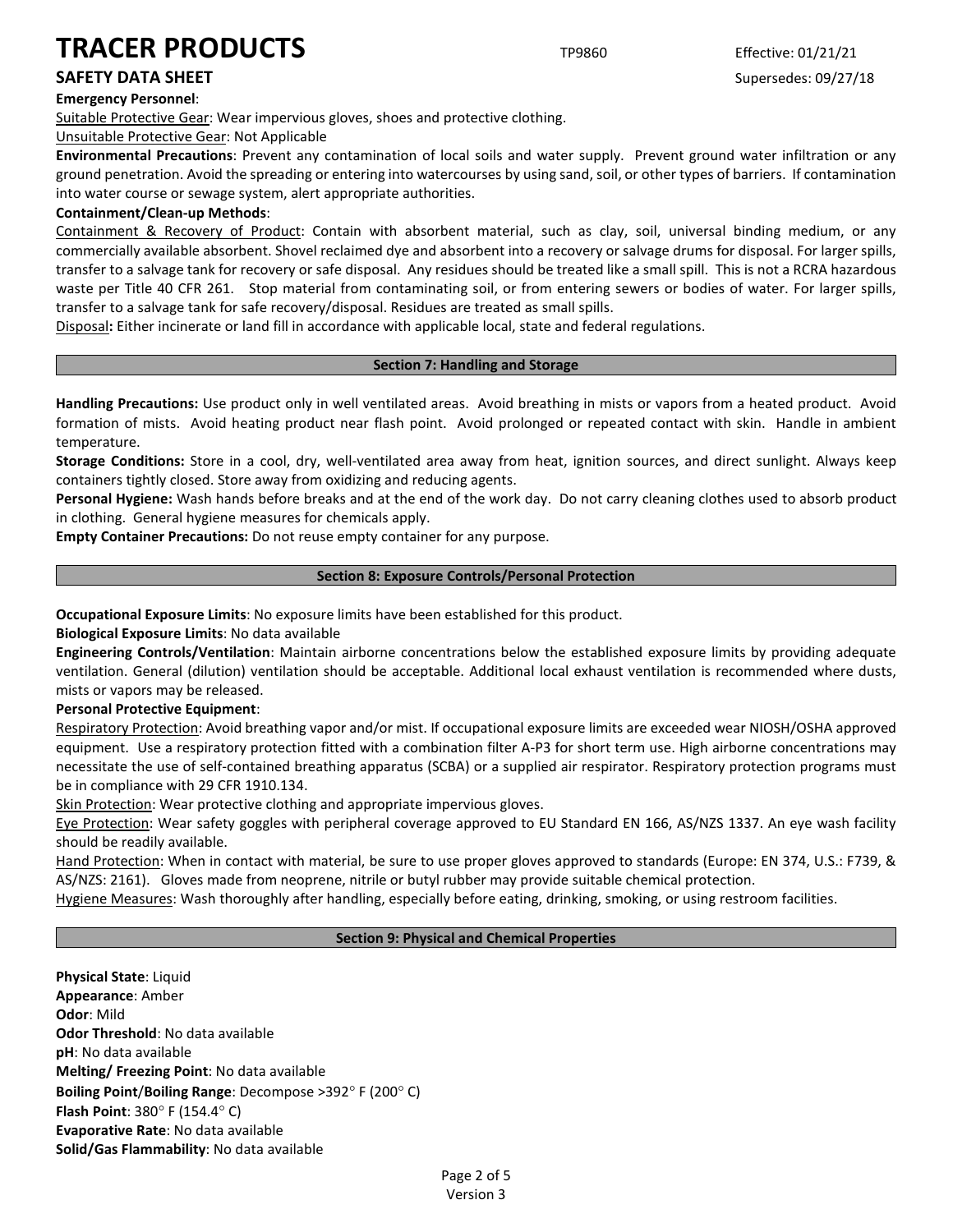### **SAFETY DATA SHEET** SUPERFOUR SUPERFOUR SUPERFOUR SUPERFOUR SUPERFOUR SUPERFOUR SUPERFOUR SUPERFOUR SUPERFOUR SUPERFOUR SUPERFOUR SUPERFOUR SUPERFOUR SUPERFOUR SUPERFOUR SUPERFOUR SUPERFOUR SUPERFOUR SUPERFOUR SUPERFOUR SU

**Upper/Lower Explosive Limit**: No data available **Vapor Pressure 68**° **F (20**° **C)**: <0.01 mmHg @ 20° C **Vapor Density (Air=1)**: No data available **Relative Density**: 0.9775 **Solubility in Water**: Insoluble **Partition Coefficient: n-octanol/water**: No data available **Auto-ignition Temperature**: No data available **Decomposition Temperature**: >392° F (200° C) **Viscosity at 40°C: 26cSt** Viscosity at 100°C: No data available

### **Section 10: Stability and Reactivity**

**Reactivity**: This product is non-reactive under ambient conditions

Stability: Stable under normal conditions of use. Can decompose slowly with localized heating over 300°C

**Conditions to Avoid**: High temperatures & a source of ignition. Toxic fumes may be released if product is heated above decomposition point.

**Incompatible Materials**: Strong Acids, Strong oxidizing agents, and Reducing agents

Hazardous Decomposition Products: In the event of combustion, CO and CO<sub>2</sub> will be formed.

**Hazardous Polymerization**: Will not occur

### **Section 11: Toxicological Information**

| Oral LD <sub>50</sub>       | Rat    | >3,815            |
|-----------------------------|--------|-------------------|
| Dermal LD <sub>50</sub>     | Rabbit | >2,000            |
| Inhalation LC <sub>50</sub> | Rat    | No data available |
| Eye Irritation              | Rabbit | Not an Irritant   |
| Skin Irritation             | Rabbit | Not an Irritant   |

**Carcinogenicity**: According to ACGIH, IARC, NTP, and OSHA, this product is not a hazardous carcinogen to humans.

**Sensitization:** This product is not classified as a sensitizer

**STOT-single exposure**: This product is not classified as a specific organ toxicant

**STOT-repeated exposure**: This product is not classified as a specific organ toxicant

**Genetic Toxicity:** This product is not classified as a genetic toxin

**Aspiration Hazard**: This product is not classified as an aspiration hazard

**Likely Routes of Exposure**: Eyes, skin and respiratory tract

**Symptoms**:

Eye Contact: May cause mild irritation

Skin Contact: May cause mild irritation

Inhalation: May cause mild irritation

Ingestion: May cause mild irritation

### **Section 12: Ecological Information**

### **Toxicity**:

| Fish LL <sub>50</sub> 96hr mg/l        | >1.000            |  |
|----------------------------------------|-------------------|--|
| Crustacean LL <sub>50</sub> 96hr. mg/l | No data available |  |
| Algae NOEL 72hr. mg/l                  | No data available |  |

**Persistence & Degradability**: No data available **Bioaccumulation Potential**: No data available **Mobility in Soil**: No data available

### **Section 13: Disposal Considerations**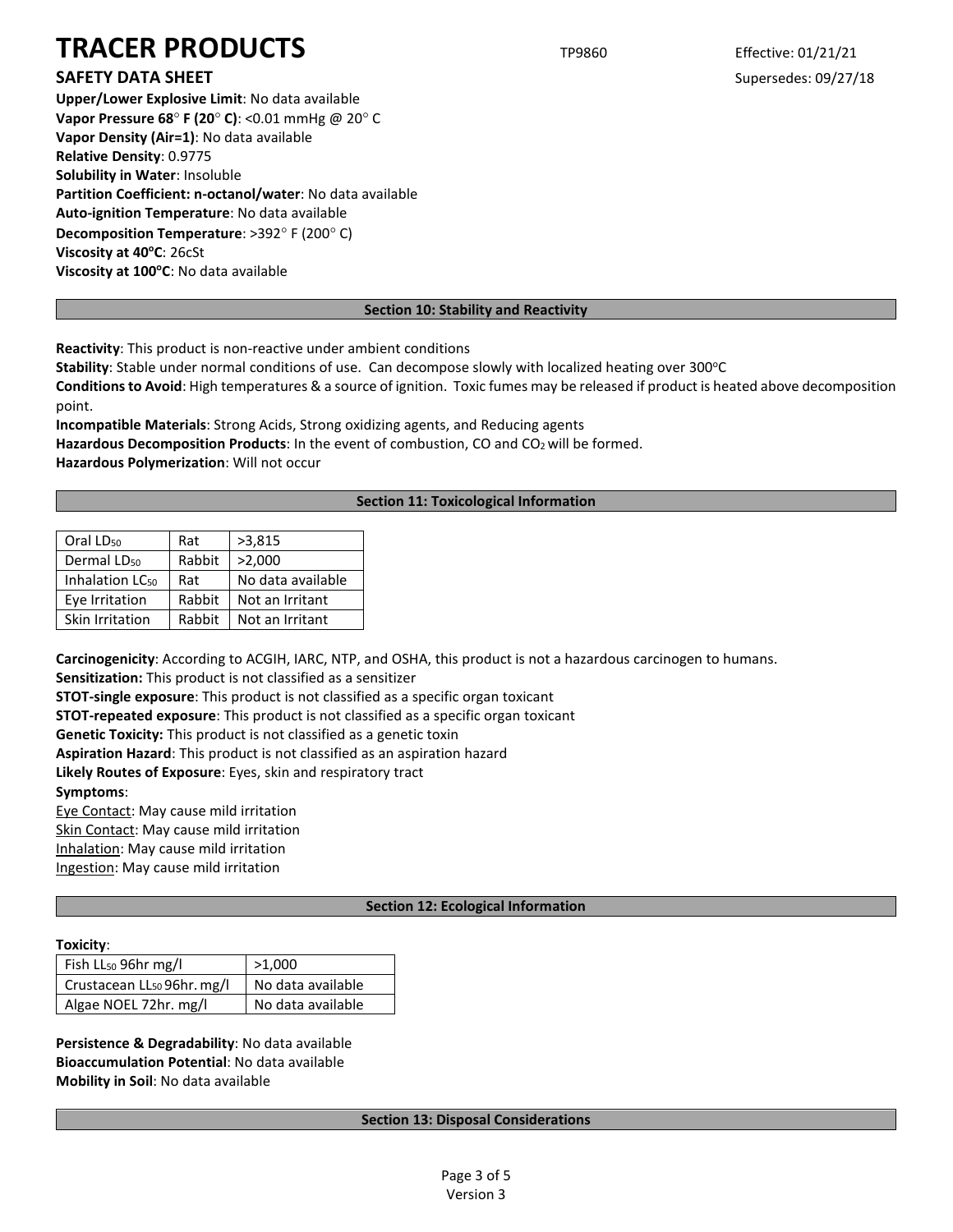### **SAFETY DATA SHEET** SUPERFOUR SUPERFOUR SUPERFOUR SUPERFOUR SUPERFOUR SUPERFOUR SUPERFOUR SUPERFOUR SUPERFOUR SUPERFOUR SUPERFOUR SUPERFOUR SUPERFOUR SUPERFOUR SUPERFOUR SUPERFOUR SUPERFOUR SUPERFOUR SUPERFOUR SUPERFOUR SU

**General Statements:** Federal regulations may apply to empty container. State and/or local regulations may be different.

**Disposal:** Recover or recycle if possible, otherwise, dispose of in accordance with all local, state, and federal regulations. Sewage disposal is discouraged

**Special Instructions:** Be sure to contact the appropriate government environmental agencies if further guidance is required. Do not remove labels from container until container is cleaned properly. Containers can be reused or disposed of by landfill or incineration if appropriate to local law. Water with cleaning agents is required

**Hazardous Waste Number:** Not a RCRA hazardous waste

### **Section 14: Transportation**

**General Comments**: This product is not classed as hazardous or regulated for transport under 49 CFR, IATA/ICAO, or IMDG **49 CFR:**

**DOT Shipping Name:** Not Regulated **DOT Label:** Not Applicable **DOT Identification No.:** Not Applicable; Nonregulated shipments by air under 49 CFR, IATA/ICAO AND IMO **UN Proper Shipping Name:** Not Applicable **Transport Hazard Class:** Not Applicable **Packing Group:** Not Applicable **Classification Code:** Not Applicable **Transport by Road/Rail (ADR/RID): Environmental Hazard:** Not Applicable **Tunnel Restriction Code:** Not Applicable **Transport by Sea (IMDG): Marine Pollutant:** Not Applicable **Environmental Hazard:** Not Applicable **Transport by Air (IATA): Special Precautions for User:** Unless otherwise specified, general measures for safe transport must be followed **Transport in Bulk:** Non-dangerous material according to transport regulations

### **Section 15: Regulatory Information**

**Inventory Status:** 

| Inventory                                                                     | <b>Status</b>                      |
|-------------------------------------------------------------------------------|------------------------------------|
| <b>U.S. TSCA Inventory</b>                                                    | Listed                             |
| <b>Canadian Domestic Substances List (DSL)</b>                                | Listed or Exempt                   |
| <b>Australian Inventory of Chemical Substances (AICS)</b>                     | One or more ingredients not listed |
| <b>European Inventory of Existing Commercial Chemical Substances (EINECS)</b> | Listed                             |
| Japan Inventory of Existing and New Substances (ENCS)                         | One or more ingredients not listed |
| <b>Korea Existing Chemical Inventory (KECI)</b>                               | One or more ingredients not listed |
| <b>China Inventory of Existing Chemical Substances (IECSC)</b>                | One or more ingredients not listed |
| <b>Philippine Inventory of Chemicals (PICCS)</b>                              | One or more ingredients not listed |

**SARA Title III Information**: This product contains no chemicals subject to the reporting requirements of Section 313 of the emergency planning and community right to know act.

**SARA - Section 302-Extremely Hazardous Substances:** No regulated ingredients.

**SARA - Section 302-Reportable Quantity:** None. **SARA - Section 311/312-Hazard Categories:** Fire Hazard: No Sudden Release of Pressure Hazard: No Reactivity Hazard: No Immediate (Acute) Health Hazard: Yes Delayed (Chronic) Health Hazard: No **Section 313-Toxic Chemicals:** No regulated ingredients **State Right-To-Know:** No regulated ingredients **Clean Air Act Amendments - Ozone-Depleting Chemicals:** No regulated ingredients

Page 4 of 5 Version 3